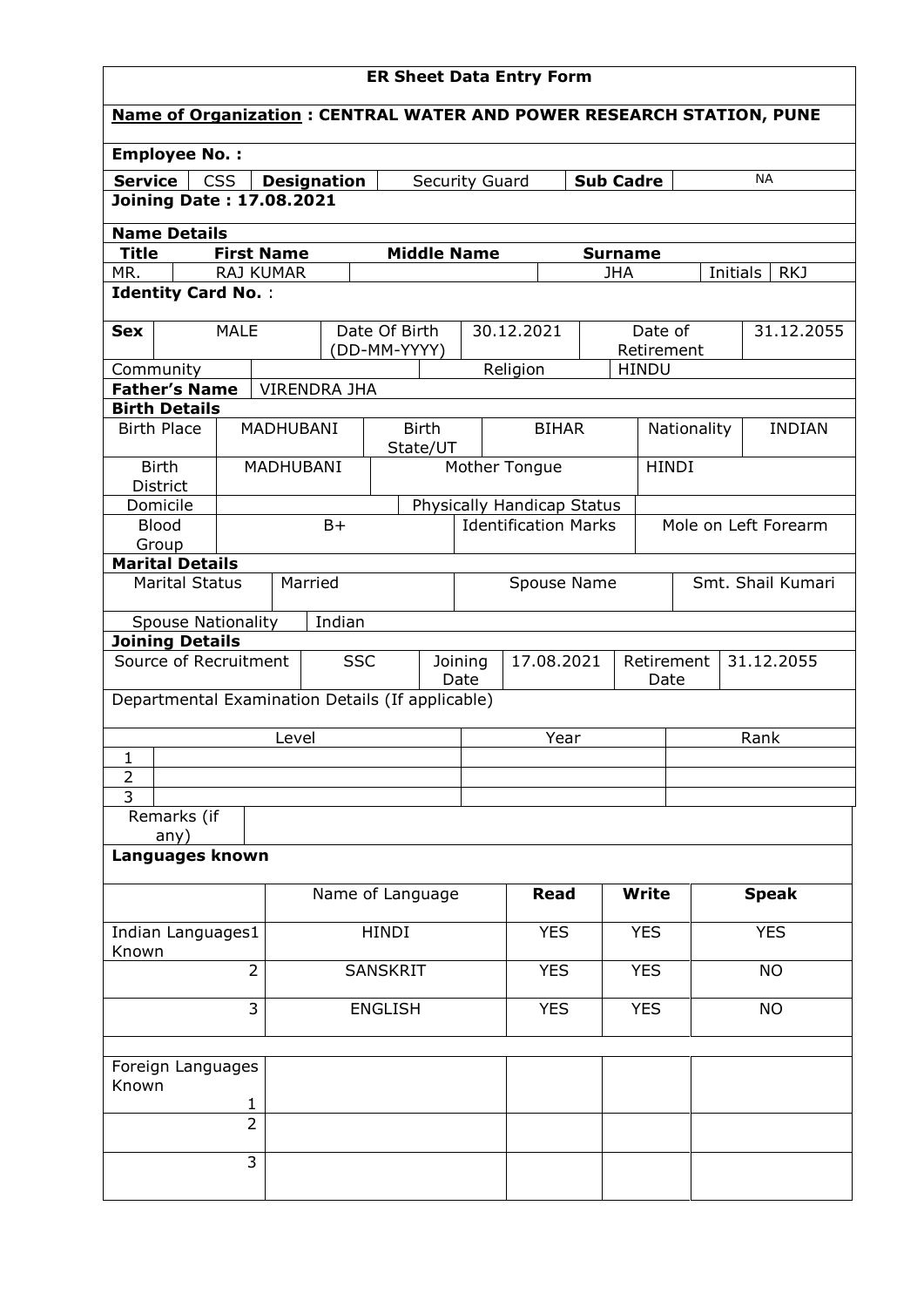## Details of deputation (if applicable)

| Name of the Office | Post held at that<br>time in parent office | Name of post<br>(selected for<br>deputation | Period of deputation |      |  |
|--------------------|--------------------------------------------|---------------------------------------------|----------------------|------|--|
|                    |                                            |                                             | Since                | From |  |
|                    |                                            |                                             |                      |      |  |

## Details of Foreign Visit

| SI.<br>No. | Place of Visit | Date of<br>visit | Post held at<br>that time | Whether it<br>is a<br>personal or<br>official visit | Details of visit |
|------------|----------------|------------------|---------------------------|-----------------------------------------------------|------------------|
|            |                |                  |                           |                                                     |                  |

## Transfer/Posting Detail (if applicable)

| Place | Period of posting |      |  |  |  |  |
|-------|-------------------|------|--|--|--|--|
|       | Since             | From |  |  |  |  |
|       |                   |      |  |  |  |  |
|       |                   |      |  |  |  |  |
|       |                   |      |  |  |  |  |
|       |                   |      |  |  |  |  |

| Qualification (Use extra photocopy sheets for multi qualifications, experience, training, awards details) |                           |                 |                    |                                        |               |                  |                                  |         |           |  |
|-----------------------------------------------------------------------------------------------------------|---------------------------|-----------------|--------------------|----------------------------------------|---------------|------------------|----------------------------------|---------|-----------|--|
| Qualification                                                                                             |                           | Discipline      |                    |                                        |               | Specialization 1 |                                  |         |           |  |
| $10^{\text{th}}$                                                                                          |                           |                 | General            |                                        |               |                  |                                  |         |           |  |
| Year                                                                                                      |                           | <b>Division</b> |                    |                                        | CGPA/ % Marks |                  | Specialization 2                 |         |           |  |
| 2010                                                                                                      |                           |                 |                    | Second                                 |               |                  |                                  |         |           |  |
| Institution                                                                                               |                           |                 | University         |                                        |               | Place            |                                  | Country |           |  |
| BSEB, Patna                                                                                               |                           |                 |                    |                                        |               | Patna            |                                  |         | India     |  |
| <b>Experience</b>                                                                                         |                           |                 |                    |                                        |               |                  |                                  |         |           |  |
|                                                                                                           | Type of Posting           |                 |                    |                                        |               |                  | Temporary                        |         |           |  |
|                                                                                                           |                           |                 |                    |                                        |               |                  |                                  |         |           |  |
|                                                                                                           | Designation               |                 |                    |                                        |               |                  | <b>Security Guard</b>            |         |           |  |
|                                                                                                           |                           |                 |                    |                                        |               |                  |                                  |         |           |  |
|                                                                                                           | Ministry                  |                 |                    | Ministry of Jalshakti                  |               |                  |                                  |         |           |  |
|                                                                                                           |                           |                 |                    | Department of Water Resources, RD & GR |               |                  |                                  |         |           |  |
| <b>MOWR</b>                                                                                               |                           |                 |                    | <b>CWPRS</b>                           |               |                  |                                  |         |           |  |
| Office                                                                                                    |                           |                 |                    | Place                                  |               |                  |                                  |         |           |  |
| CWPRS, KHADAKWASALA, PUNE                                                                                 |                           |                 |                    | <b>PUNE</b>                            |               |                  |                                  |         |           |  |
|                                                                                                           | <b>Experience Subject</b> |                 |                    |                                        |               |                  | Period of Posting                |         |           |  |
| Major                                                                                                     |                           |                 |                    | Minor                                  |               |                  | From                             |         | To        |  |
|                                                                                                           |                           |                 |                    |                                        |               |                  |                                  |         |           |  |
| Note:-Refer the Annexure to fill above Major, Minor Subjects and below given training                     |                           |                 |                    |                                        |               |                  |                                  |         |           |  |
| subject(minimum 1 week & above)                                                                           |                           |                 |                    |                                        |               |                  |                                  |         |           |  |
| Training                                                                                                  |                           |                 |                    |                                        |               |                  |                                  |         |           |  |
| <b>Training Year</b><br><b>Training Name</b>                                                              |                           |                 |                    | <b>Training Subject</b>                |               |                  |                                  |         |           |  |
|                                                                                                           |                           |                 |                    |                                        |               |                  |                                  |         |           |  |
| Institute Name, Place<br>Level                                                                            |                           |                 |                    | Field Visit Country                    |               |                  | Field Visit Place (within India) |         |           |  |
|                                                                                                           |                           |                 |                    |                                        |               |                  |                                  |         |           |  |
| Sponsoring Authority                                                                                      |                           |                 | Period of Training |                                        |               |                  | Duration                         |         | Result    |  |
|                                                                                                           |                           |                 | From               | To                                     |               | in Weeks)        |                                  |         | Qualified |  |
|                                                                                                           |                           |                 |                    |                                        |               |                  |                                  |         |           |  |